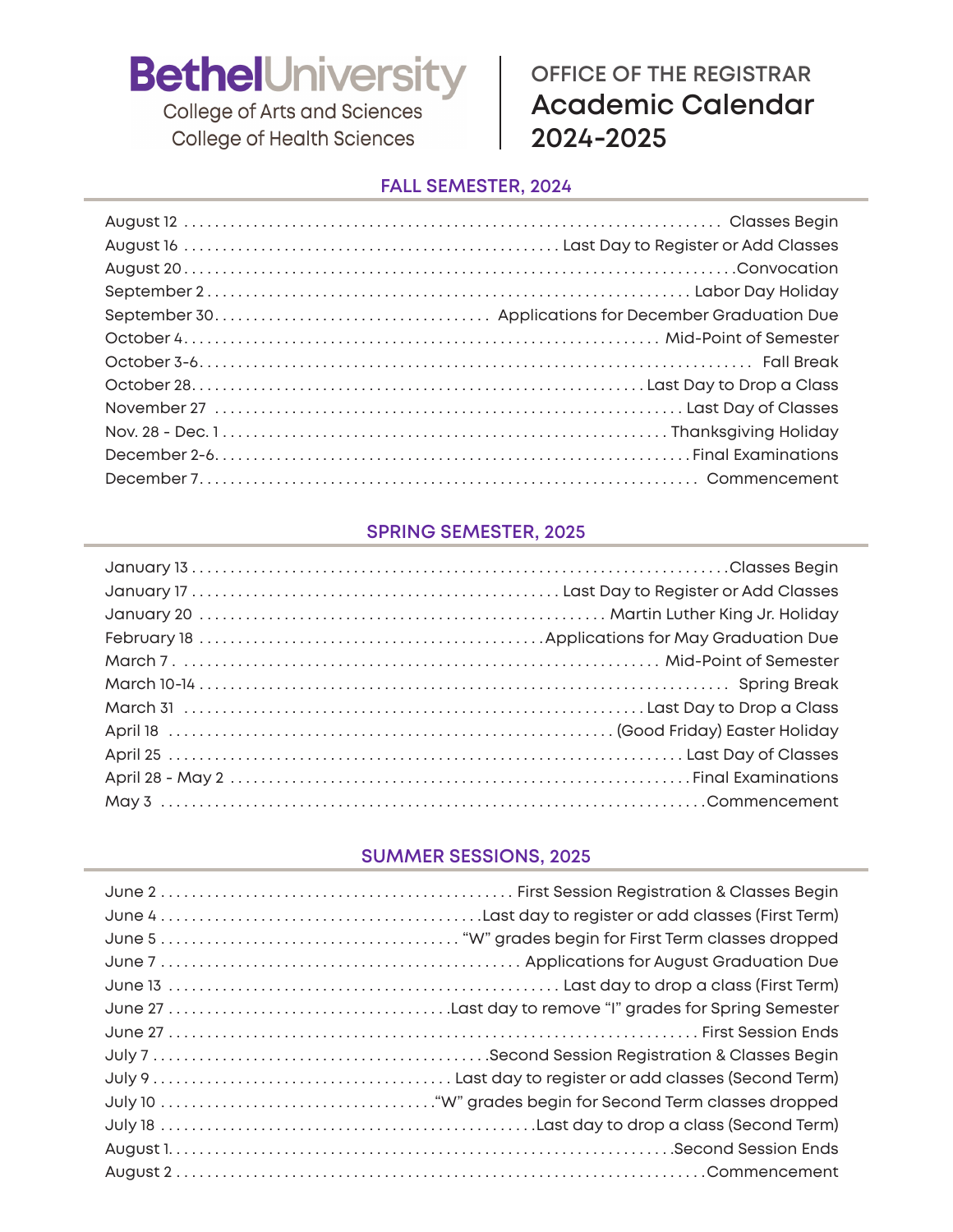College of Arts and Sciences **College of Health Sciences** 

### **OFFICE OF THE REGISTRAR Semester Calendar Fall 2024**

| 5 August               |         | Course Syllabi due (Division Chair)                                                    |
|------------------------|---------|----------------------------------------------------------------------------------------|
| 5 August               |         | Course Audits Due (Associate Academic Dean's Office)                                   |
| 12-16 August           |         | Drop/Add Period & Late Registration                                                    |
| 12 August              |         | <b>Classes Begin</b>                                                                   |
| 16 August              | 4:30pm  | Last day to add a course to class list (Registrar's Office)                            |
| 19 August - 28 October |         | Courses dropped receive "W" grade (Registrar's Office)                                 |
| 21 August              |         | Office Schedules due (Division Chair)                                                  |
| 20 August              | 11:00am | Opening Convocation (182nd Year)                                                       |
| 24 August              |         | <b>Faculty Load Reports and Professional Development</b><br>Plans due (Division Chair) |
| 30 August              |         | 3-Week At-Risk Reports Due                                                             |
| 2 September            |         | Labor Day Holiday                                                                      |
| 6 September            |         | Spring Semester Schedule Recommendations Due (Reg-<br>istrar's Office)                 |
| 6 September            | 4:30pm  | Last day to remove "I" grades from Summer Semester                                     |
| 20 September           |         | 6-Week At-Risk Reports Due                                                             |
| 30 September           |         | Applications for December Graduation due (Student<br>Portal)                           |
| 3-6 October            |         | <b>Fall Break</b>                                                                      |
| 4 October              |         | Spring Schedule Finalized                                                              |
| 4 October              |         | Mid-Point of Semester                                                                  |
| 11 October             |         | 9-Week At-Risk Reports Due                                                             |
| 14-18 October          |         | <b>Spring Semester Early Registration</b>                                              |
| 28 October             | 4:30pm  | Last day to drop a course (Registrar's Office)                                         |
| 4-9 November           |         | Student Evaluation of Instruction                                                      |
| 27 November            |         | Last Day of Classes                                                                    |
| 28 Nov - Dec 1         |         | <b>Thanksgiving Holidays</b>                                                           |
| December 2-6           |         | <b>Final Examinations</b>                                                              |
| 6 December             |         | Fall Semester 2024 Ends                                                                |
| 7 December             |         | Commencement                                                                           |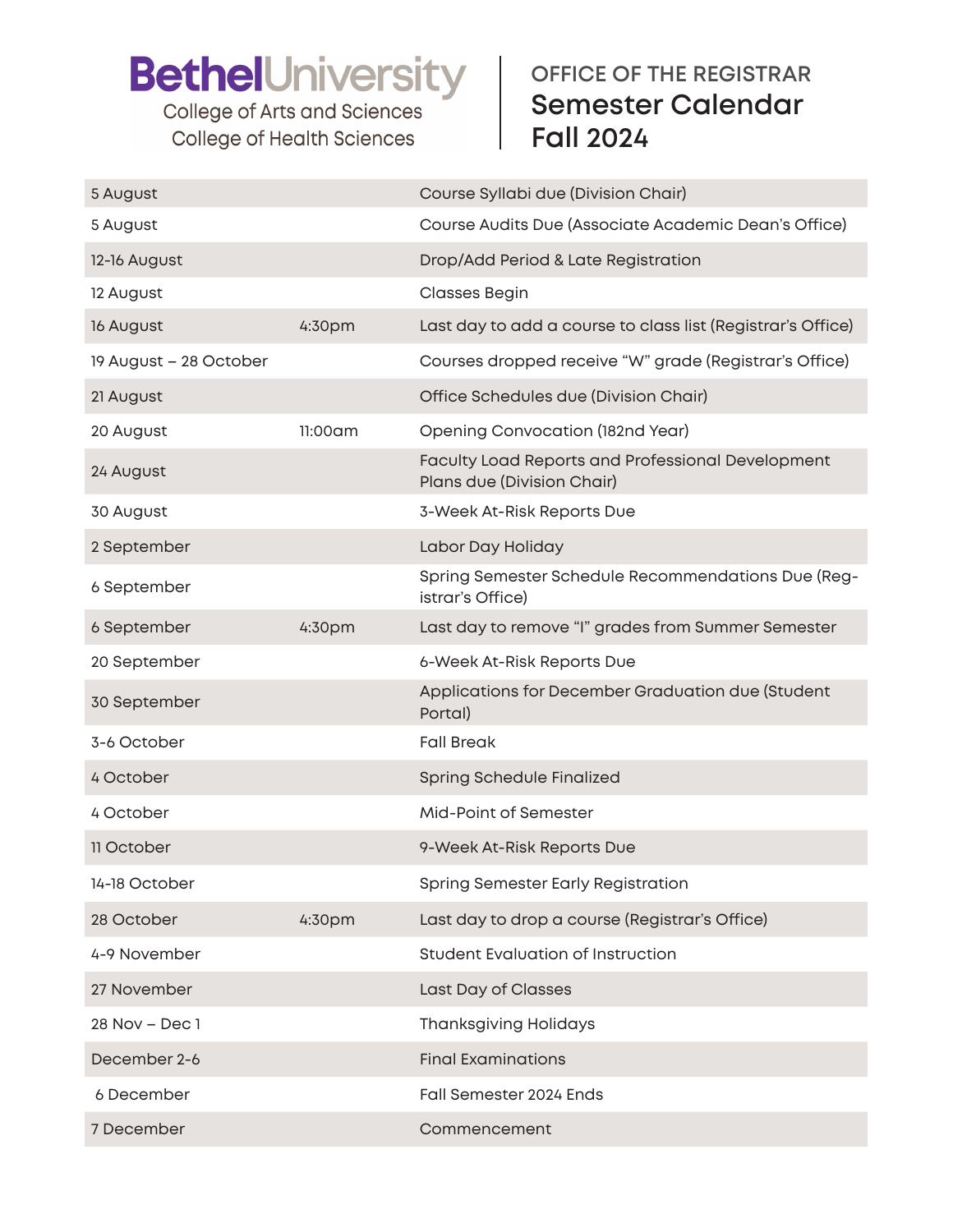**College of Arts and Sciences College of Health Sciences** 

### **OFFICE OF THE REGISTRAR Examination Schedule Fall Semester 2024**

| <b>CLASS TIME</b>                       | <b>DAY</b> | <b>DATE</b> | <b>TIME</b>            |
|-----------------------------------------|------------|-------------|------------------------|
| MWF/MW/W/F<br>12:00, 12:30              | Monday     | 12/2        | $9:00$ am - 11:00am    |
| M/MWF/MW/W/WF/F<br>9:00                 | Monday     | 12/2        | $12:30$ pm – $2:30$ pm |
| T/TTH/TH<br>9:15, 9:30                  | Monday     | 12/2        | $3:30$ pm – $5:30$ pm  |
| MWF/MW/WF/M<br>11:00                    | Tuesday    | 12/3        | $9:00$ am - 11:00am    |
| T/TTH/TH<br>2:15, 2:30, 3:00            | Tuesday    | 12/3        | $12:30$ pm $- 2:30$ pm |
| T/TTH/TH<br>1:00, 1:30                  | Tuesday    | 12/3        | $3:30$ pm $-5:30$ pm   |
| MWF/M-F/M/MW/WF/W/F<br>8:00             | Wednesday  | 12/4        | $9:00$ am - 11:00am    |
| M-F/M/MWF/W/WF/MW<br>10:00              | Wednesday  | 12/4        | $12:30$ pm – $2:30$ pm |
| M/T/WTHF/MW/W<br>4:00, 4:15, 5:00, 5:30 | Wednesday  | 12/4        | 3:30pm - 5:30pm        |
| M/W/MW/MWF/WF/F<br>1:00                 | Thursday   | 12/5        | $9:00$ am - 11:00am    |
| TTH/TH/T<br>8:00                        | Thursday   | 12/5        | $12:30$ pm – $2:30$ pm |
| M/MW/W/MWF/F<br>2:00, 2:30, 3:00        | Thursday   | 12/5        | 3:30pm - 5:30pm        |
| T/TTH/TH<br>12:00, 12:30                | Friday     | 12/6        | $9:00$ am – 11:00am    |

Note: Final examinations for all evening classes not listed above will be held on the day and time for each class during the week of December 2-6.

While an individual student may reschedule a specific exam time with his/her professor, no faculty member may reschedule an ENTIRE class exam time without PRIOR clearance from the Academic Dean.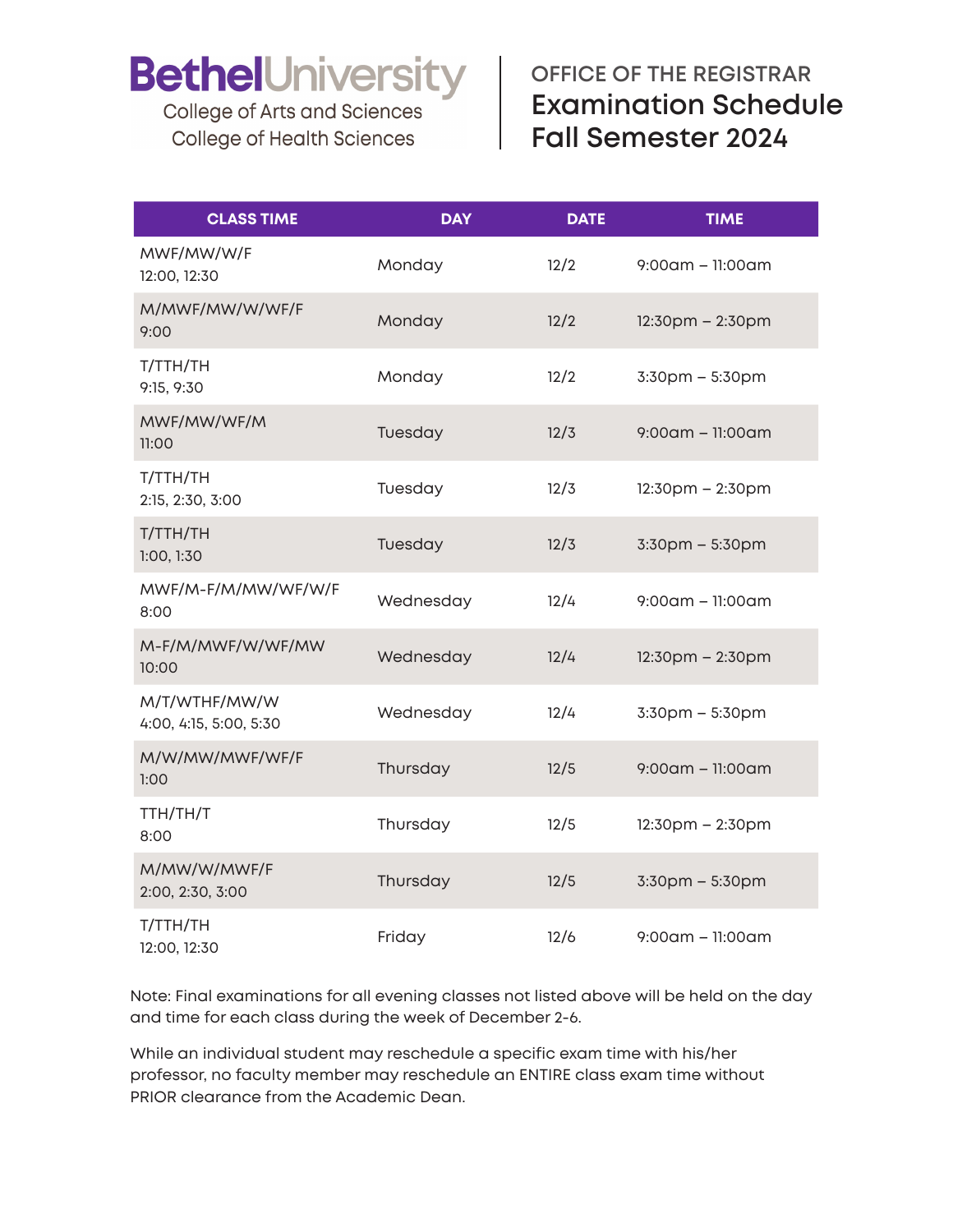**College of Arts and Sciences College of Health Sciences** 

### **OFFICE OF THE REGISTRAR Semester Calendar Spring 2025**

| 6 January             |        | Course Syllabi due (Division Chair)                                             |
|-----------------------|--------|---------------------------------------------------------------------------------|
| 6 January             |        | Course Audits Due (Associate Academic Dean's Office)                            |
| 13 January            |        | <b>Classes Begin</b>                                                            |
| 13-17 January         |        | Drop/Add Period & Late Registration                                             |
| 17 January            | 4:30pm | Last day to add a course to class list (Registrar's Office)                     |
| 20 January – 31 March |        | Courses dropped receive "W" grade (Registrar's Office)                          |
| 20 January            |        | Martin Luther King Jr Holiday                                                   |
| 22 January            |        | Office Schedules due (Division Chair)                                           |
| 24 January            |        | Faculty Load Reports and Professional Development<br>Plans due (Division Chair) |
| 31 January            |        | 3-Week At-Risk Reports Due                                                      |
| 7 February            | 4:30pm | Last day to remove "I" grades from Summer Semester                              |
| 10 February           |        | Summer & Fall Semester Schedule Recommendations<br>Due(Registrar's Ofc)         |
| 18 February           |        | Applications for December Graduation due (Student<br>Portal)                    |
| 21 February           |        | 6-Week At-Risk Reports Due                                                      |
| 28 February           |        | Summer/Fall Semester Schedules Finalized                                        |
| 7 March               |        | Mid-Point of Semester                                                           |
| 10-14 March           |        | <b>Spring Break</b>                                                             |
| 17-21 March           |        | Summer/Fall Semesters Early Registration                                        |
| 21 March              |        | 9-Week At-Risk Reports Due                                                      |
| 31 March              | 4:30pm | Last day to drop a course (Registrar's Office)                                  |
| 7-11 April            |        | <b>Student Evaluation of Instruction</b>                                        |
| 18 April              |        | Easter Holiday - Good Friday                                                    |
| 25 April              |        | Last Day of Classes                                                             |
| April 28 - May 2      |        | <b>Final Examinations</b>                                                       |
| 2 May                 |        | Spring Semester 2025 Ends                                                       |
| 3 May                 |        | Commencement                                                                    |